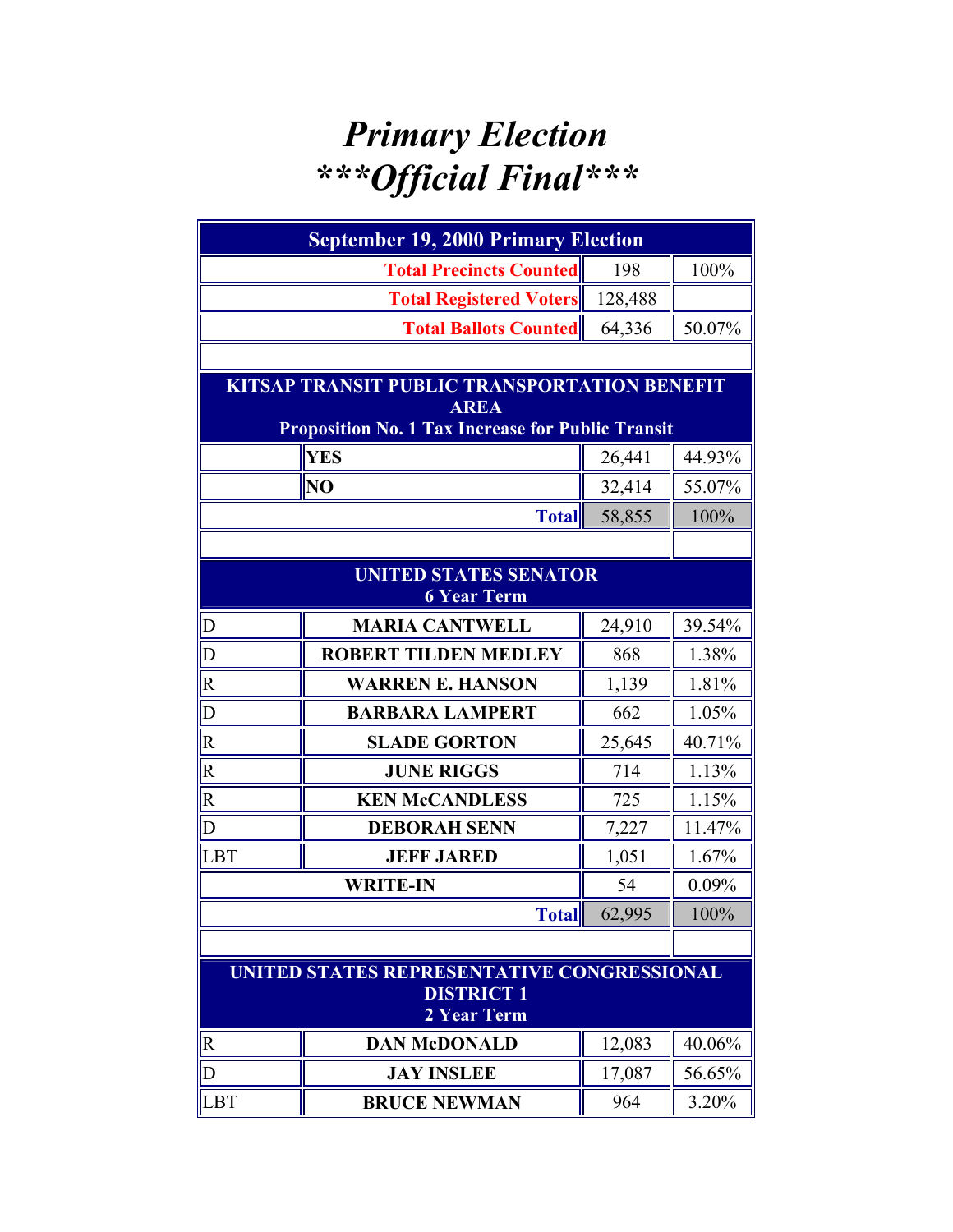|                                                 | <b>WRITE-IN</b>                                  | 27     | 0.09%  |
|-------------------------------------------------|--------------------------------------------------|--------|--------|
|                                                 | <b>Total</b>                                     | 30,161 | 100%   |
|                                                 |                                                  |        |        |
|                                                 | UNITED STATES REPRESENTATIVE CONGRESSIONAL       |        |        |
|                                                 | <b>DISTRICT 6</b><br>2 Year Term                 |        |        |
| $\overline{\mathsf{D}}$                         | <b>NORM DICKS</b>                                | 22,002 | 68.54% |
| $\overline{\mathsf{R}}$                         | <b>WILLIAM EDWARD CHOVIL</b>                     | 1,558  | 4.85%  |
| LBT                                             | <b>JOHN BENNETT</b>                              | 1,159  | 3.61%  |
| $\overline{\mathsf{R}}$                         | <b>BOB LAWRENCE</b>                              | 7,323  | 22.81% |
|                                                 | <b>WRITE-IN</b>                                  | 60     | 0.19%  |
|                                                 | <b>Total</b>                                     | 32,102 | 100%   |
|                                                 |                                                  |        |        |
|                                                 | <b>GOVERNOR</b><br><b>4 Year Term</b>            |        |        |
| $\mathbf D$                                     | <b>GARY LOCKE</b>                                | 34,236 | 53.83% |
| $\overline{\mathsf{R}}$                         | <b>HAROLD HOCHSTATTER</b>                        | 3,742  | 5.88%  |
| $\overline{D}$                                  | <b>META HELLER</b>                               | 1,462  | 2.30%  |
| LBT                                             | <b>STEVE W. LePAGE</b>                           | 1,165  | 1.83%  |
| $\overline{\mathsf{R}}$                         | <b>JOHN CARLSON</b>                              | 22,922 | 36.04% |
|                                                 | <b>WRITE-IN</b>                                  | 77     | 0.12%  |
|                                                 | <b>Total</b>                                     | 63,604 | 100%   |
|                                                 |                                                  |        |        |
|                                                 | <b>LIEUTENANT GOVERNOR</b><br><b>4 Year Term</b> |        |        |
| $\overline{D}$                                  | <b>LONNIE W. WILLIAMS SR.</b>                    | 6,241  | 10.86% |
| $\overline{\mathsf{D}}$                         | <b>BRAD OWEN</b>                                 | 26,965 | 46.91% |
| $\overline{\mathsf{R}}$                         | <b>JOE K. MITSCHELEN</b>                         | 7,641  | 13.29% |
| LBT                                             | <b>RUTH E. BENNETT</b>                           | 3,777  | 6.57%  |
| $\overline{R}$                                  | WM. "MIKE" ELLIOTT                               | 12,767 | 22.21% |
|                                                 | <b>WRITE-IN</b>                                  | 96     | 0.17%  |
|                                                 | <b>Total</b>                                     | 57,487 | 100%   |
|                                                 |                                                  |        |        |
| <b>SECRETARY OF STATE</b><br><b>4 Year Term</b> |                                                  |        |        |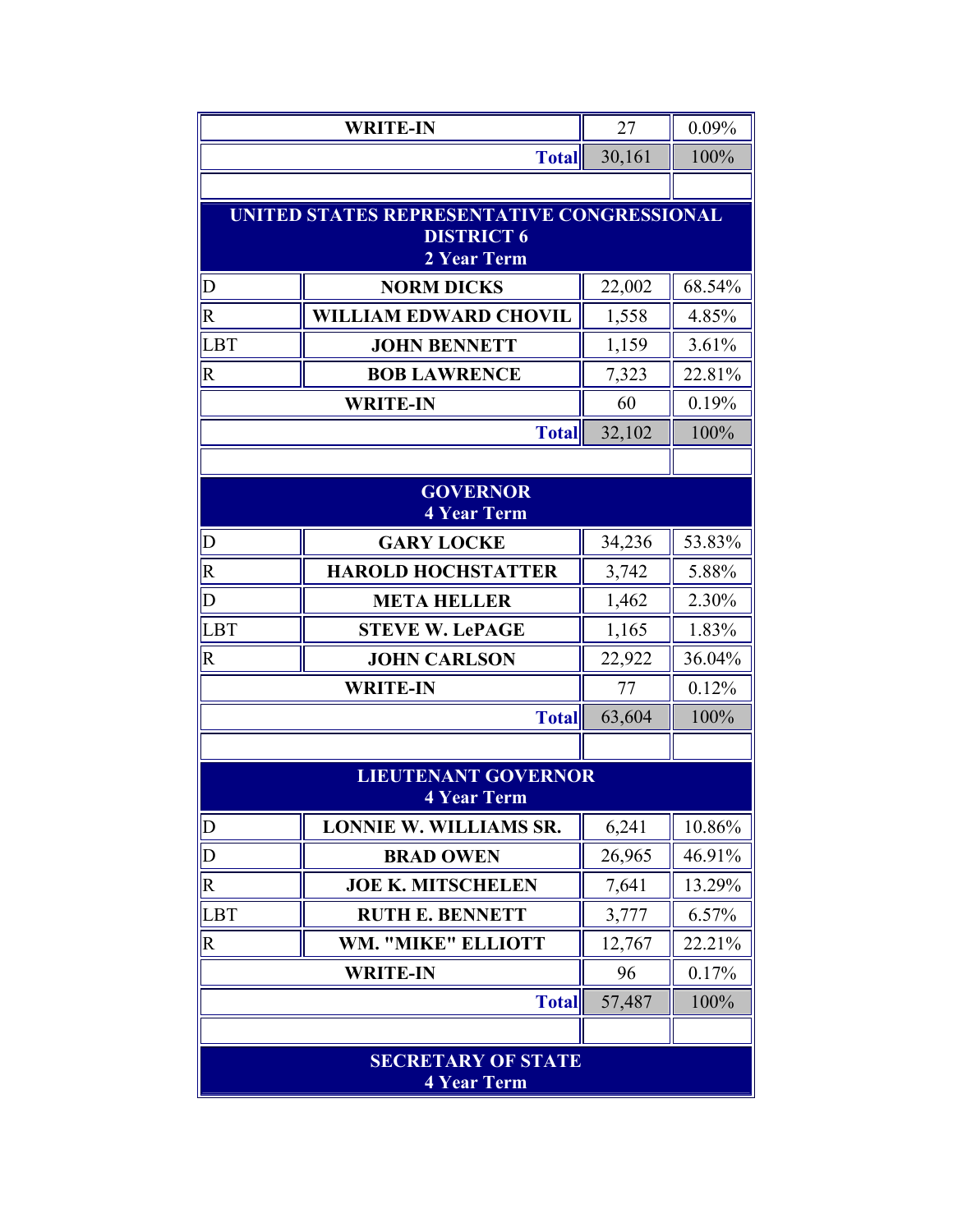| <b>RFM</b>                                    | <b>CHRIS LOFTIS</b>                        | 1,418  | 2.53%  |
|-----------------------------------------------|--------------------------------------------|--------|--------|
| $\mathbf D$                                   | <b>CHARLES ROLLAND</b>                     | 5,230  | 9.33%  |
| $\overline{D}$                                | <b>DON L. BONKER</b>                       | 12,053 | 21.51% |
| $\mathbf R$                                   | <b>JAMES FINDLEY</b>                       | 5,204  | 9.29%  |
| $\overline{\text{R}}$                         | <b>SAM REED</b>                            | 10,221 | 18.24% |
| $\overline{D}$                                | <b>ALLEN NORMAN</b>                        | 2,057  | 3.67%  |
| $\overline{\mathsf{R}}$                       | <b>MIKE WENSMAN</b>                        | 5,365  | 9.57%  |
| LBT                                           | <b>J. BRADLEY GIBSON</b>                   | 2,318  | 4.14%  |
| $\mathsf{R}$                                  | <b>WILL BAKER</b>                          | 3,013  | 5.38%  |
| $\overline{D}$                                | <b>RAND DALEY</b>                          | 2,551  | 4.55%  |
| D                                             | <b>BOB TERWILLIGER</b>                     | 6,514  | 11.62% |
|                                               | <b>WRITE-IN</b>                            | 99     | 0.18%  |
|                                               | <b>Total</b>                               | 56,043 | 100%   |
|                                               |                                            |        |        |
|                                               | <b>STATE TREASURER</b><br>4 Year Term      |        |        |
| $\mathbf D$                                   | <b>MIKE MURPHY</b>                         | 26,227 | 45.86% |
| D                                             | <b>LOUIS BLOOM</b>                         | 4,359  | 7.62%  |
| $\overline{R}$                                | <b>DIANE RHOADES</b>                       | 23,480 | 41.05% |
| <b>LBT</b>                                    | <b>TIM PERMAN</b>                          | 3,069  | 5.37%  |
|                                               | <b>WRITE-IN</b>                            | 60     | 0.10%  |
|                                               | <b>Total</b>                               | 57,195 | 100%   |
|                                               |                                            |        |        |
|                                               | <b>STATE AUDITOR</b><br><b>4 Year Term</b> |        |        |
| $\mathbf{D}$                                  | <b>BRIAN SONNTAG</b>                       | 33,330 | 56.85% |
| <b>LBT</b>                                    | <b>CHRIS CAPUTO</b>                        | 3,691  | 6.30%  |
| $\mathbf R$                                   | <b>RICHARD McENTEE</b>                     | 21,496 | 36.67% |
|                                               | <b>WRITE-IN</b>                            | 111    | 0.19%  |
|                                               | <b>Total</b>                               | 58,628 | 100%   |
|                                               |                                            |        |        |
| <b>ATTORNEY GENERAL</b><br><b>4 Year Term</b> |                                            |        |        |
| $\mathbf D$                                   | <b>CHRISTINE GREGOIRE</b>                  | 32,368 | 54.01% |
| <b>NM</b>                                     | <b>STAN LIPPMAN</b>                        | 648    | 1.08%  |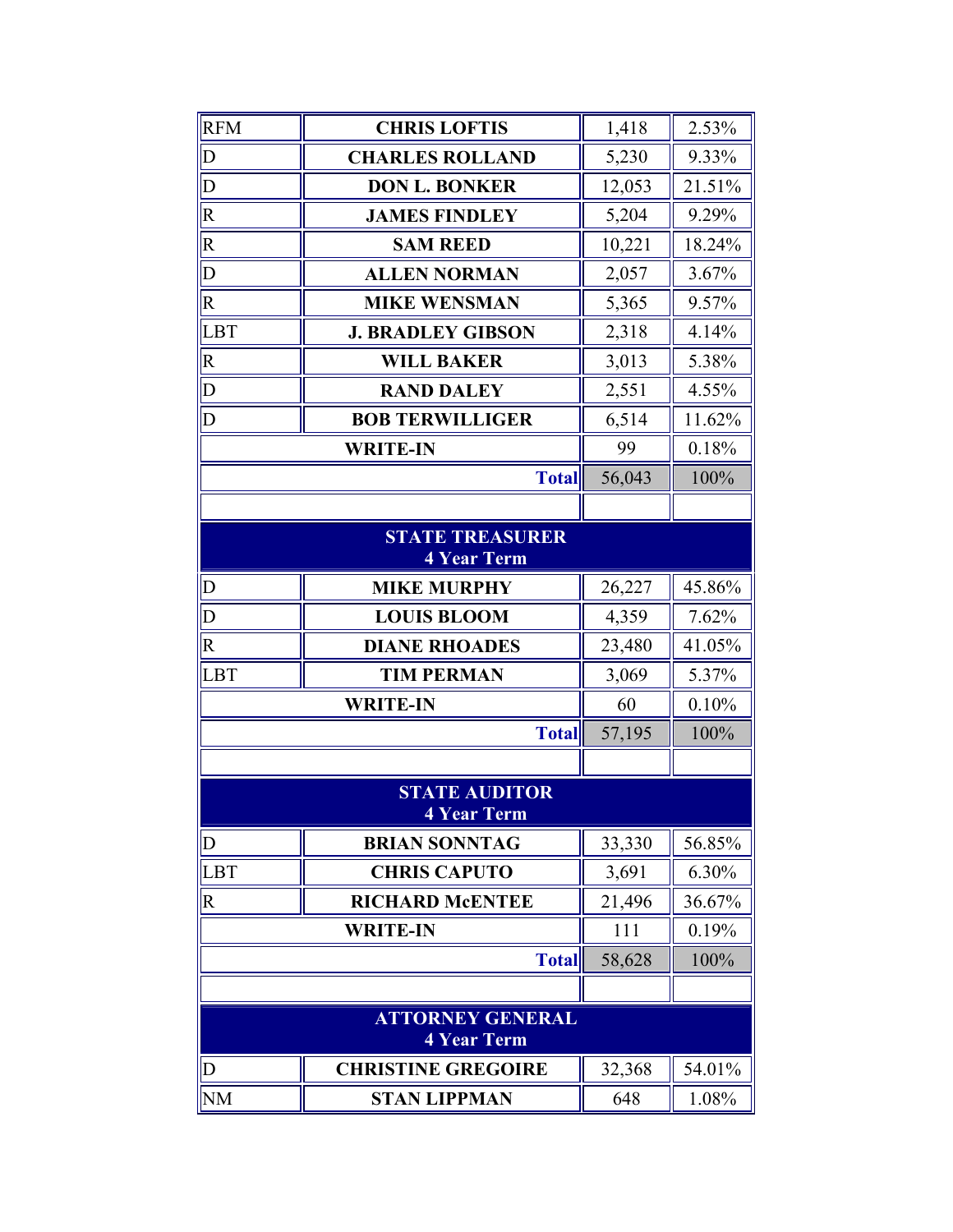| NL                                                  | <b>LUANNE COACHMAN</b>                                            | 751    | 1.25%  |
|-----------------------------------------------------|-------------------------------------------------------------------|--------|--------|
| $\overline{R}$                                      | <b>RICHARD POPE</b>                                               | 23,330 | 38.93% |
| LBT                                                 | <b>RICHARD SHEPARD</b>                                            | 2,764  | 4.61%  |
|                                                     | <b>WRITE-IN</b>                                                   | 72     | 0.12%  |
|                                                     | <b>Total</b>                                                      | 59,933 | 100%   |
|                                                     |                                                                   |        |        |
|                                                     | <b>COMMISSIONER OF PUBLIC LANDS</b><br>4 Year Term                |        |        |
| $\mathbf{D}$                                        | <b>GEORGIA GARDNER</b>                                            | 8,020  | 13.73% |
| LBT                                                 | <b>STEVE LAYMAN</b>                                               | 2,489  | 4.26%  |
| $\overline{R}$                                      | <b>PATRICK A. PARRISH</b>                                         | 5,343  | 9.14%  |
| $\overline{D}$                                      | <b>BOB PENHALE</b>                                                | 732    | 1.25%  |
| $\overline{D}$                                      | <b>MIKE THE MOVER</b>                                             | 1,604  | 2.75%  |
| $\overline{\mathbb{D}}$                             | <b>MIKE LOWRY</b>                                                 | 16,039 | 27.45% |
| $\overline{D}$                                      | <b>JIM O'DONNELL</b>                                              | 3,345  | 5.72%  |
| $\overline{\mathsf{D}}$                             | <b>TIM REID</b>                                                   | 3,094  | 5.29%  |
| $\overline{R}$                                      | <b>DOUG SUTHERLAND</b>                                            | 17,703 | 30.30% |
|                                                     | <b>WRITE-IN</b>                                                   | 64     | 0.11%  |
|                                                     | <b>Total</b>                                                      | 58,433 | 100%   |
|                                                     |                                                                   |        |        |
|                                                     | <b>SUPERINTENDENT OF PUBLIC INSTRUCTION</b><br><b>4 Year Term</b> |        |        |
| <b>NP</b>                                           | <b>ARTHUR HU</b>                                                  | 8,780  | 15.95% |
| NP                                                  | <b>'TERESA "TERRY"</b><br><b>BERGESON</b>                         | 30,874 | 56.09% |
| <b>NP</b>                                           | <b>DAVID BLOMSTROM</b>                                            | 4,154  | 7.55%  |
| NP                                                  | <b>DONALD B. CRAWFORD</b>                                         | 7,675  | 13.94% |
| NP                                                  | <b>NEIL T.B. HELGELAND</b>                                        | 3,343  | 6.07%  |
|                                                     | <b>WRITE-IN</b>                                                   | 219    | 0.40%  |
|                                                     | <b>Total</b>                                                      | 55,045 | 100%   |
|                                                     |                                                                   |        |        |
| <b>INSURANCE COMMISSIONER</b><br><b>4 Year Term</b> |                                                                   |        |        |
| $\mathbf D$                                         | <b>MIKE KREIDLER</b>                                              | 17,921 | 32.30% |
| $\overline{R}$                                      | <b>DON DAVIDSON</b>                                               | 17,148 | 30.90% |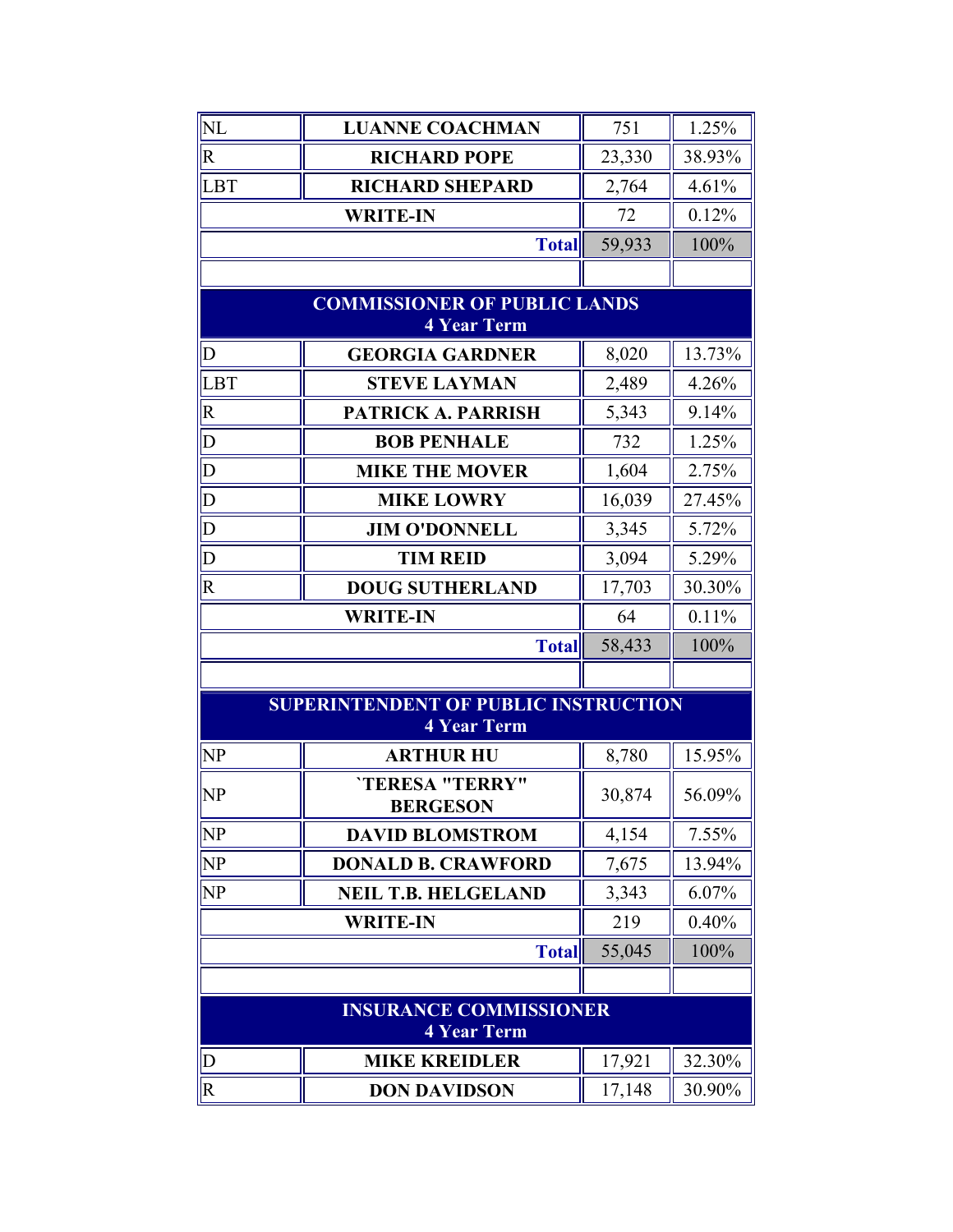| $\overline{\mathsf{R}}$                                                                    | <b>CURTIS FACKLER</b>                                                                      | 5,388  | 9.71%       |
|--------------------------------------------------------------------------------------------|--------------------------------------------------------------------------------------------|--------|-------------|
| $\overline{D}$                                                                             | <b>JOHN CONNIFF</b>                                                                        | 12,193 | 21.97%      |
| <b>LBT</b>                                                                                 | <b>MIKE HIHN</b>                                                                           | 2,749  | 4.95%       |
|                                                                                            | <b>WRITE-IN</b>                                                                            | 91     | 0.16%       |
|                                                                                            | <b>Total</b>                                                                               | 55,490 | 100%        |
|                                                                                            |                                                                                            |        |             |
|                                                                                            | <b>STATE SENATOR LEGISLATIVE DISTRICT NO. 23</b><br><b>4 Year Term</b>                     |        |             |
| <b>LBT</b>                                                                                 | <b>SHELDON "SCOTT" HOLMAN</b>                                                              | 1,325  | 3.83%       |
| $\overline{\mathsf{R}}$                                                                    | <b>DAN MURPHY</b>                                                                          | 13,805 | 39.94%      |
| D                                                                                          | <b>BETTI L. SHELDON</b>                                                                    | 19,398 | 56.12%      |
|                                                                                            | <b>WRITE-IN</b>                                                                            | 39     | 0.11%       |
|                                                                                            | <b>Total</b>                                                                               | 34,567 | 100%        |
|                                                                                            |                                                                                            |        |             |
| STATE REPRESENTATIVE LEGISLATIVE DISTRICT NO. 23<br><b>Position 1 - 2 Year Term</b>        |                                                                                            |        |             |
| LBT                                                                                        | <b>DENNIS HAYNES</b>                                                                       | 1,412  | 4.12%       |
| D                                                                                          | PHIL ROCKEFELLER                                                                           | 19,013 | 55.42%      |
| $\overline{R}$                                                                             | <b>PHIL RASMUSSEN</b>                                                                      | 13,829 | 40.31%      |
|                                                                                            | <b>WRITE-IN</b>                                                                            | 52     | 0.15%       |
|                                                                                            | <b>Total</b>                                                                               | 34,306 | 100%        |
|                                                                                            |                                                                                            |        |             |
|                                                                                            | <b>STATE REPRESENTATIVE LEGISLATIVE DISTRICT NO. 23</b><br><b>Position 2 - 2 Year Term</b> |        |             |
| D                                                                                          | <b>DAVID HARRISON</b>                                                                      | 15,717 | $\ $ 46.40% |
| <b>LBT</b>                                                                                 | <b>DIANE HAYNES</b>                                                                        | 1,605  | 4.74%       |
| $\overline{\mathsf{R}}$                                                                    | <b>BEVERLY WOODS</b>                                                                       | 16,304 | 48.13%      |
|                                                                                            | <b>WRITE-IN</b>                                                                            | 250    | 0.74%       |
|                                                                                            | <b>Total</b>                                                                               | 33,876 | 100%        |
|                                                                                            |                                                                                            |        |             |
| <b>STATE REPRESENTATIVE LEGISLATIVE DISTRICT NO. 26</b><br><b>Position 1 - 2 Year Term</b> |                                                                                            |        |             |
| $\mathbf R$                                                                                | <b>RANDY BOSS</b>                                                                          | 6,154  | 39.08%      |
| <b>LBT</b>                                                                                 | <b>DON VANDERVELDE</b>                                                                     | 744    | 4.73%       |
| $\overline{D}$                                                                             | PATRICIA LANTZ                                                                             | 8,803  | 55.91%      |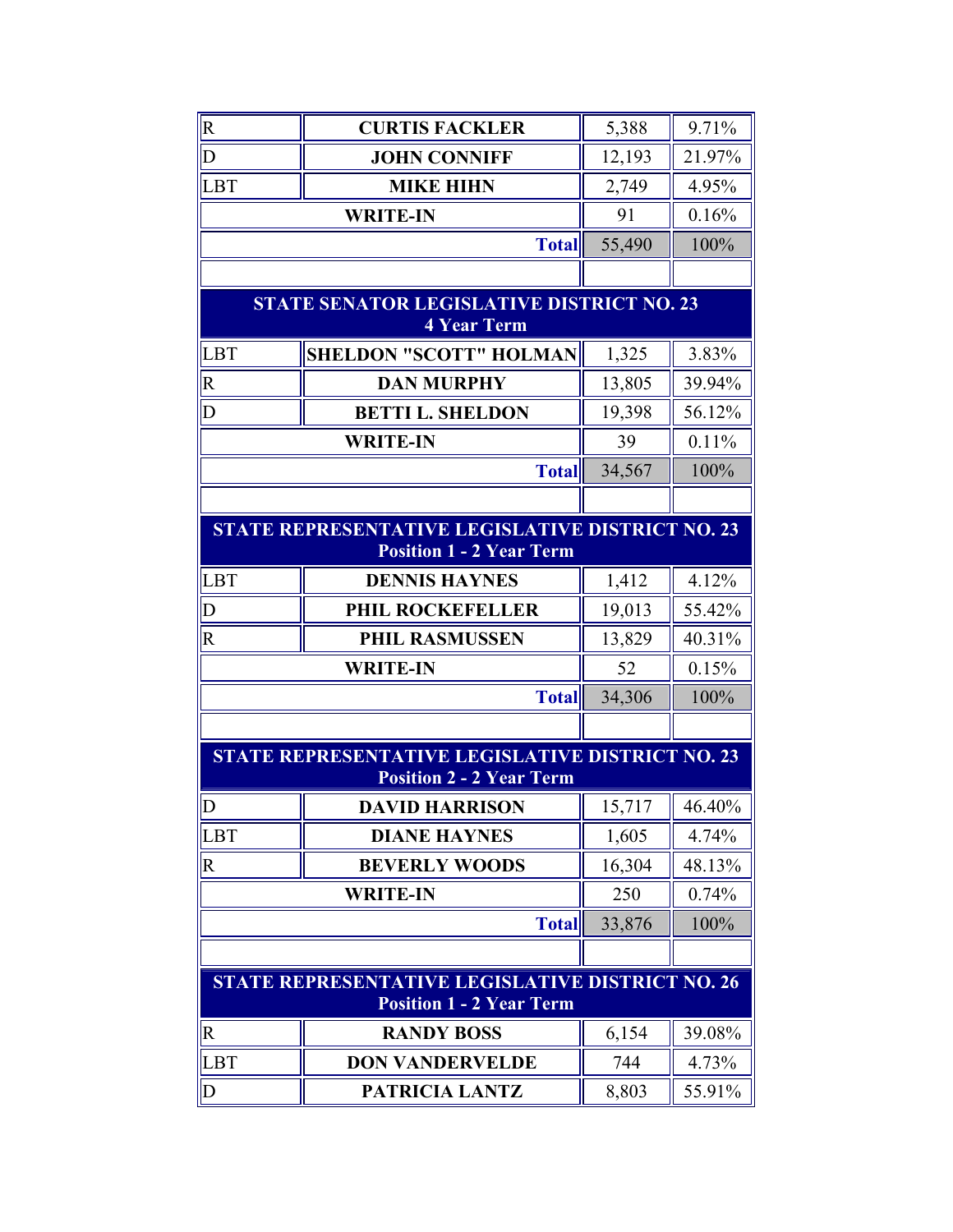|                         | <b>WRITE-IN</b>                                                 | 45     | 0.29%    |
|-------------------------|-----------------------------------------------------------------|--------|----------|
|                         | <b>Total</b>                                                    | 15,746 | 100%     |
|                         |                                                                 |        |          |
|                         | <b>STATE REPRESENTATIVE LEGISLATIVE DISTRICT NO. 26</b>         |        |          |
|                         | <b>Position 2 - 2 Year Term</b>                                 |        |          |
| $\overline{\mathsf{R}}$ | <b>LOIS McMAHAN</b>                                             | 5,399  | 34.47%   |
| $\overline{\mathbf{R}}$ | <b>STEVE CAIN</b>                                               | 2,570  | 16.41%   |
| $\overline{D}$          | <b>BROCK JACKLEY</b>                                            | 3,605  | 23.02%   |
| $\overline{D}$          | <b>ROBERT G. MEYERS</b>                                         | 1,307  | 8.35%    |
| D                       | <b>JEANNIE SCREWS</b>                                           | 2,749  | 17.55%   |
|                         | <b>WRITE-IN</b>                                                 | 32     | 0.20%    |
|                         | <b>Total</b>                                                    | 15,662 | 100%     |
|                         |                                                                 |        |          |
|                         | <b>STATE REPRESENTATIVE LEGISLATIVE DISTRICT NO. 35</b>         |        |          |
|                         | <b>Position 1 - 2 Year Term</b>                                 |        |          |
| $\mathbf D$             | <b>KATHY HAIGH</b>                                              | 5,481  | 52.54%   |
| LBT                     | <b>MARTI LEWIS</b>                                              | 729    | 6.99%    |
| $\overline{R}$          | <b>WENDY ERVIN</b>                                              | 1,929  | 18.49%   |
| $\overline{\mathsf{R}}$ | <b>FRANK DARE</b>                                               | 2,272  | 21.78%   |
|                         | <b>WRITE-IN</b>                                                 | 21     | 0.20%    |
|                         | <b>Total</b>                                                    | 10,432 | 100%     |
|                         |                                                                 |        |          |
|                         | <b>STATE REPRESENTATIVE LEGISLATIVE DISTRICT NO. 35</b>         |        |          |
|                         | <b>Position 2 - 2 Year Term</b>                                 |        |          |
| LBT                     | <b>RONALD A. RALSTIN</b>                                        | 629    | $6.01\%$ |
| $\mathbf R$             | <b>EDWARD B. MITCHELL</b>                                       | 4,025  | 38.48%   |
| D                       | WILLIAM "IKE" EICKMEYER                                         | 5,768  | 55.14%   |
|                         | <b>WRITE-IN</b>                                                 | 39     | 0.37%    |
|                         | <b>Total</b>                                                    | 10,461 | 100%     |
|                         |                                                                 |        |          |
|                         | KITSAP COUNTY COMMISSIONER DISTRICT NO. 1<br><b>4 Year Term</b> |        |          |
| $\mathbf R$             | <b>SCOTT HENDEN</b>                                             | 10,445 | 43.19%   |
| $\mathbb{D}$            | <b>CHRISTENE "CHRIS"</b><br><b>ENDRESEN</b>                     | 13,696 | 56.63%   |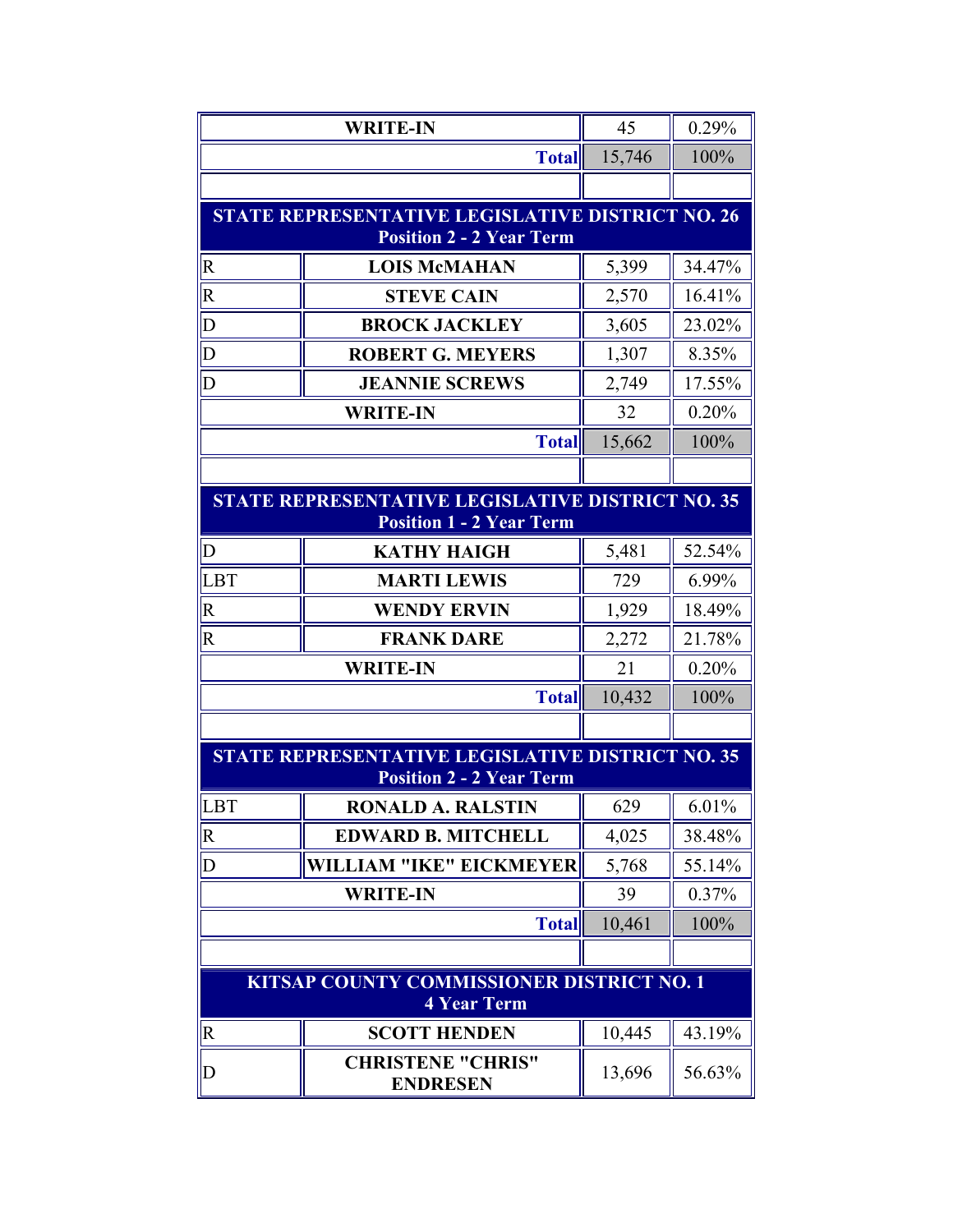|                                                                        | <b>WRITE-IN</b>                                                     | 44     | 0.18%  |
|------------------------------------------------------------------------|---------------------------------------------------------------------|--------|--------|
|                                                                        | <b>Total</b>                                                        | 24,185 | 100%   |
|                                                                        |                                                                     |        |        |
|                                                                        | KITSAP COUNTY COMMISSIONER DISTRICT NO. 2                           |        |        |
|                                                                        | <b>4 Year Term</b>                                                  |        |        |
| $\mathsf{D}$                                                           | <b>SHERRIL HUFF-MENEES</b>                                          | 3,793  | 18.95% |
| $\overline{D}$                                                         | <b>CHARLOTTE GARRIDO</b>                                            | 4,219  | 21.07% |
| $\overline{D}$                                                         | <b>D.W. "DUSTY" WILEY</b>                                           | 5,150  | 25.72% |
| $\overline{\mathsf{R}}$                                                | <b>JAN ANGEL</b>                                                    | 6,813  | 34.03% |
|                                                                        | <b>WRITE-IN</b>                                                     | 45     | 0.22%  |
|                                                                        | <b>Total</b>                                                        | 20,020 | 100%   |
|                                                                        |                                                                     |        |        |
|                                                                        | <b>STATE SUPREME COURT JUSTICE POSITION 2</b><br><b>6 Year Term</b> |        |        |
| <b>NP</b>                                                              | <b>BARRIE ALTHOFF</b>                                               | 3,697  | 7.58%  |
| <b>NP</b>                                                              | <b>DAVID LARSON</b>                                                 | 7,580  | 15.54% |
| <b>NP</b>                                                              | <b>JEFF SULLIVAN</b>                                                | 5,678  | 11.64% |
| <b>NP</b>                                                              | <b>TERRY CARROLL</b>                                                | 7,119  | 14.59% |
| <b>NP</b>                                                              | <b>DOUG SCHAFER</b>                                                 | 4,960  | 10.17% |
| NP                                                                     | <b>SUSAN J. OWENS</b>                                               | 16,367 | 33.54% |
| <b>NP</b>                                                              | <b>GEOFF CROOKS</b>                                                 | 3,185  | 6.53%  |
|                                                                        | <b>WRITE-IN</b>                                                     |        | 0.42%  |
|                                                                        | <b>Total</b>                                                        | 48,793 | 100%   |
|                                                                        |                                                                     |        |        |
| <b>STATE SUPREME COURT JUSTICE POSITION 7</b><br>2 Year Unexpired Term |                                                                     |        |        |
| <b>NP</b>                                                              | <b>BOBBE J. BRIDGE</b>                                              | 28,926 | 60.30% |
| <b>NP</b>                                                              | <b>SCOTT S. SCHWIEGER</b>                                           | 18,807 | 39.21% |
| <b>WRITE-IN</b>                                                        |                                                                     | 235    | 0.49%  |
|                                                                        | <b>Total</b>                                                        | 47,968 | 100%   |
|                                                                        |                                                                     |        |        |
| <b>STATE SUPREME COURT JUSTICE POSITION 8</b><br><b>6 Year Term</b>    |                                                                     |        |        |
| <b>NP</b>                                                              | <b>GERRY L. ALEXANDER</b>                                           | 43,288 | 98.67% |
|                                                                        | <b>WRITE-IN</b>                                                     | 582    | 1.33%  |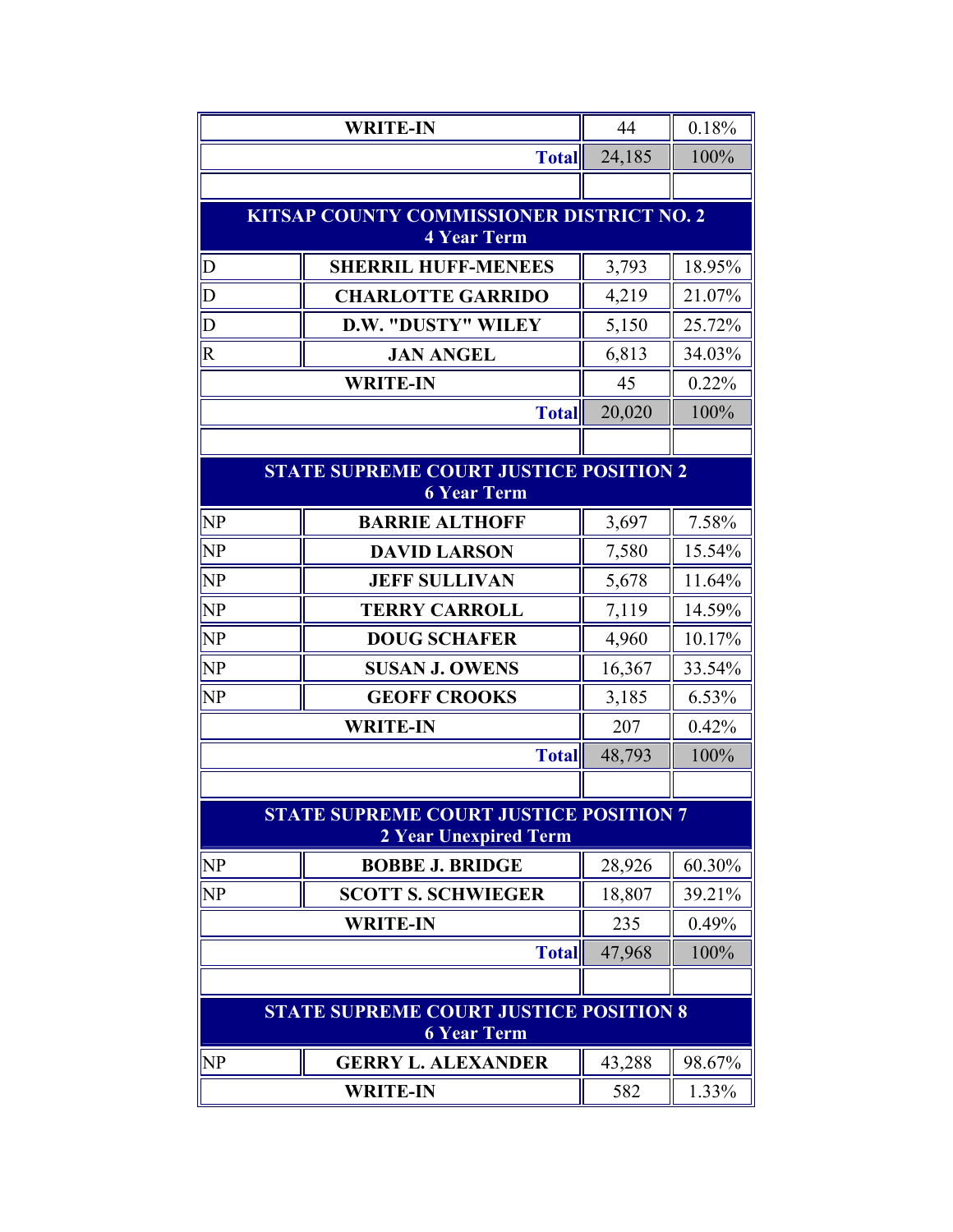|                                                                                            | <b>Total</b>                                                                           | 43,870 | 100%   |
|--------------------------------------------------------------------------------------------|----------------------------------------------------------------------------------------|--------|--------|
|                                                                                            |                                                                                        |        |        |
|                                                                                            | <b>STATE SUPREME COURT JUSTICE POSITION 9</b><br><b>6 Year Term</b>                    |        |        |
| <b>NP</b>                                                                                  | <b>TOM CHAMBERS</b>                                                                    | 16,880 | 35.15% |
| <b>NP</b>                                                                                  | <b>KEN GROSSE</b>                                                                      | 11,437 | 23.82% |
| <b>NP</b>                                                                                  | <b>JIM FOLEY</b>                                                                       | 19,483 | 40.57% |
|                                                                                            | <b>WRITE-IN</b>                                                                        | 219    | 0.46%  |
|                                                                                            | <b>Total</b>                                                                           | 48,019 | 100%   |
|                                                                                            |                                                                                        |        |        |
|                                                                                            | <b>COURT OF APPEALS JUDGE DIVISION 2 DISTRICT 2</b><br><b>Position 2 - 6 Year Term</b> |        |        |
| <b>NP</b>                                                                                  | <b>DAVID H. ARMSTRONG</b>                                                              | 42,325 | 98.77% |
|                                                                                            | <b>WRITE-IN</b>                                                                        | 528    | 1.23%  |
|                                                                                            | <b>Total</b>                                                                           | 42,853 | 100%   |
|                                                                                            |                                                                                        |        |        |
| <b>SUPERIOR COURT JUDGE COURT 2</b><br><b>4 Year Term</b>                                  |                                                                                        |        |        |
| <b>NP</b>                                                                                  | <b>DAVID F. HEDGER</b>                                                                 | 25,329 | 48.61% |
| NP                                                                                         | <b>LEILA MILLS</b>                                                                     | 26,582 | 51.01% |
|                                                                                            | <b>WRITE-IN</b>                                                                        | 197    | 0.38%  |
|                                                                                            | <b>Total</b>                                                                           | 52,108 | 100%   |
|                                                                                            |                                                                                        |        |        |
|                                                                                            | <b>SUPERIOR COURT JUDGE COURT 3</b><br><b>4 Year Term</b>                              |        |        |
| <b>NP</b>                                                                                  | <b>RANDY W. LOUN</b>                                                                   | 9,201  | 17.15% |
| <b>NP</b>                                                                                  | <b>ANNA LAURIE</b>                                                                     | 19,089 | 35.58% |
| <b>NP</b>                                                                                  | <b>LAURA KING</b>                                                                      | 8,059  | 15.02% |
| <b>NP</b>                                                                                  | <b>IONE SUSAN GEORGE</b>                                                               | 17,146 | 31.95% |
|                                                                                            | <b>WRITE-IN</b>                                                                        | 162    | 0.30%  |
|                                                                                            | <b>Total</b>                                                                           | 53,657 | 100%   |
|                                                                                            |                                                                                        |        |        |
| KITSAP COUNTY FIRE DISTRICT NO. 12 PROPOSITION 1<br><b>Emergency Medical Services Levy</b> |                                                                                        |        |        |
|                                                                                            | <b>LEVY YES</b>                                                                        | 1,436  | 82.20% |